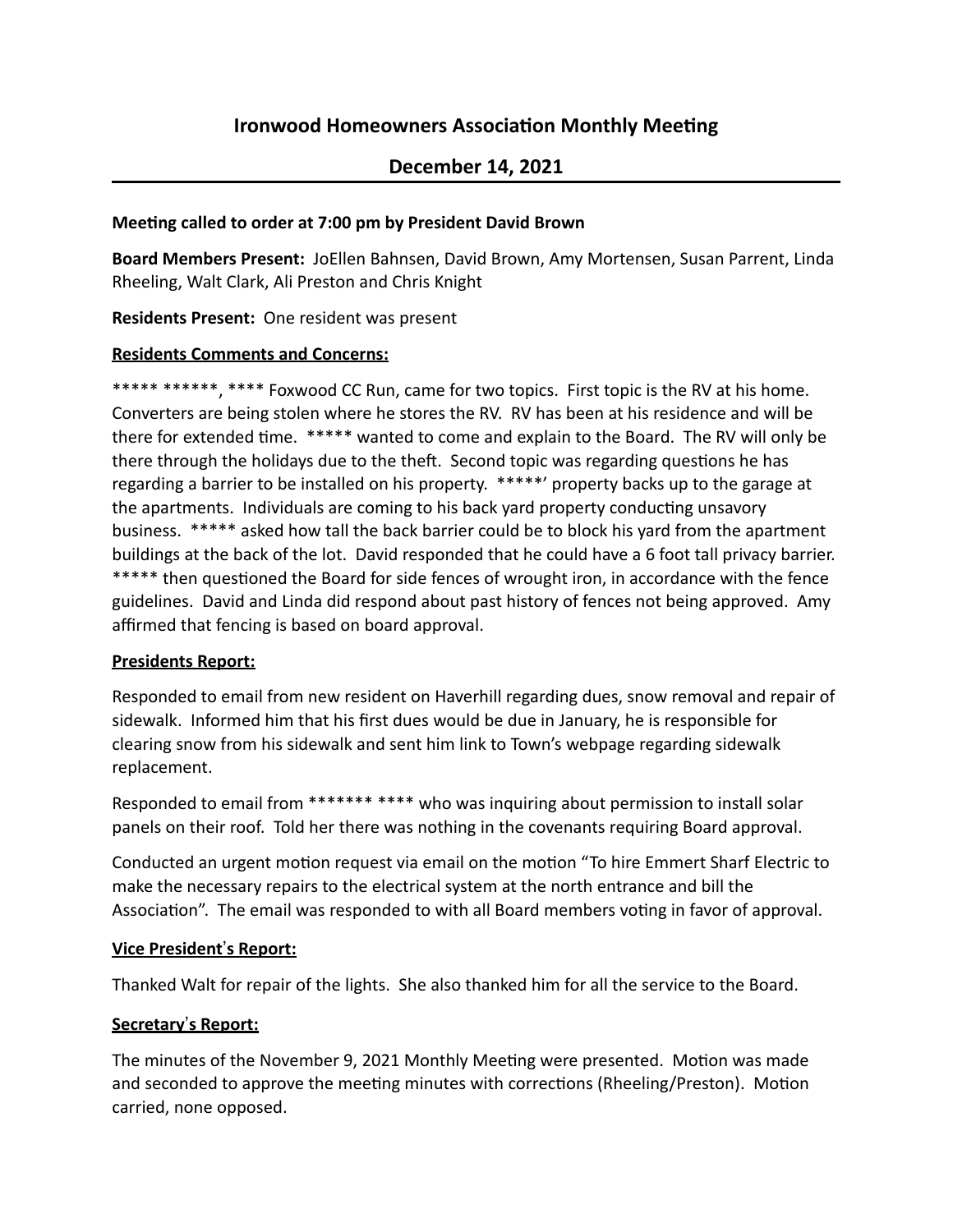# **Treasurer's Report:**

JoEllen Bahnsen reported income of \$200.00 and expenses of \$1,652.00 reported at the November meeting.

Discussion on payment to Jay D Reece, PC. This \$252.00 fee was for the annual filing of the HOA. Prior to the next filing date, JoEllen will review to see if we can use an alternate address for the HOA to reduce the fees for annual filing.

Reviewed the current bank statement.

Treasurer's report was received and filed.

# **Beautification Report:**

Walt thanked \*\*\*\*\* \*\*\*\*\*\*\*\* and \*\*\* \*\*\*\*\*\*\* for helping with the lighting north entrance.

Susan observed trees on the west side of Northtown road. Stakes have been removed however some noticeable damage from ice. Walt shared they are substantial size and are now good to have stakes removed.

# **Communications Report:**

Website usage  $-$  page views have increased; this could be because of posting of covenant and by-law changes.

No bounce backs received from emailed newsletters. Physically mailed 55 letters, only one letter returned. Stamps will be needed for March newsletter.

Platform options were emailed out to the Board. David did follow up with Pearl Technologies. A setting was updated to properly flag outgoing emails as not "spam". Now emails should be able to be sent in bulk. Ali stated that we can table the emailed information until we determine in March if bulk emails are received properly by residents. David asked that we report if any emails are received in spam or junk folders.

# **Covenants Report:**

- $***$  Ironwood,  $***$  Regarding garbage bins. Letter mailed 11.16.21. The bins were removed shortly after and have remained gone.
- \*\*\*\* Foxwood. \*\*\*\*\* Motorhome was on the slab next to garage. That was removed, but now garbage bins have been moved to the side of the home. Letter will be mailed as an informational letter regarding covenants.
- \*\*\*\* Ironwood. \*\*\*\*\*\*\*\* Enclosed trailer present in driveway. Three letters have been sent; last letter sent on 11.16.21. Town was contacted and the trailer has been gone when they went to view. Letter sent stated they had the option to attend the meeting 12.14.21 to discuss with the board. The attorney would be notified after 12.16.21. Susan will move forward with contacting the attorney.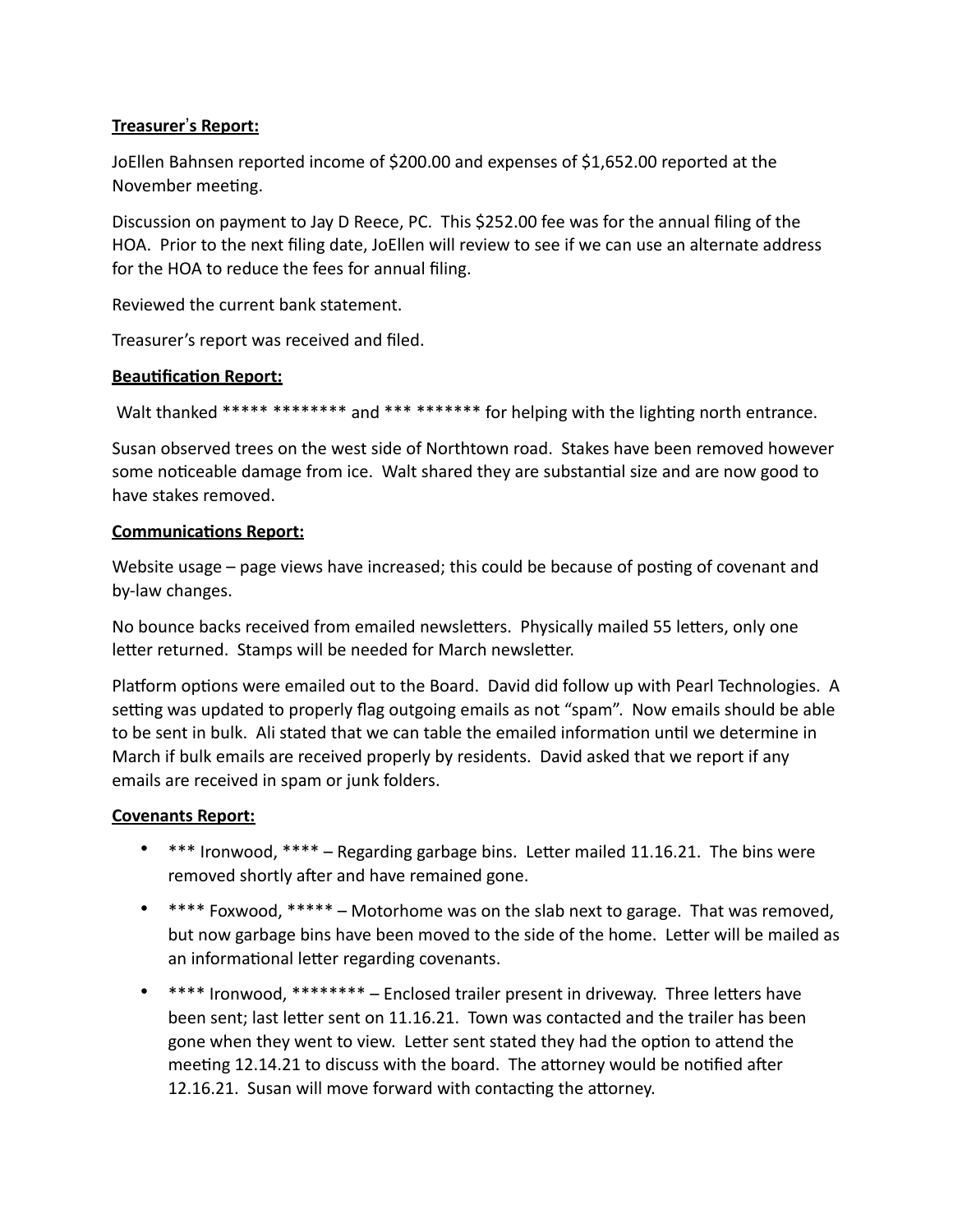- \*\*\*\* Tamarack The trailer has not been viewed on street. Susan did state that we can contact non-emergency number to report as it is not legal to park on the street.
- $***$  Ironwood,  $*****$  Shed was installed in the backyard. Letter sent on 11.16.21 regarding the shed. Letter stated that this was a violation and invited them to attend the December meeting. Second letter will be sent during the month of December.
- \*\*\*\* Foxwood. \*\*\*\*\* Enclosed trailer has returned. First letter from the association was 6.19.19 then 8.28.19 also discussing the bins. Letter from town dated June 2020, July 2021 and August 2021. Walt asked if an ordinance violation has been sent and suggested that be next step and if they have a suggestion for IHOA's next step. A letter will be sent certified mail notifying them and stating next letter, if necessary, would be from the IHOA's attorney.
- Email from resident \*\*\*\*\* \*\*\*\*\*\*\*\*\* will be discussed in new business.

# **SUV/Government Report:**

Jim was not present. Linda mentioned that swags were placed on stone and thanked him for his work.

# **Newcomers Report:**

Chris has not had a closing in the past 5 weeks. Home values are up. Chris is notified of closings via real estate transactions. If private sales occur, please let Chris know. Chris has door knocker bags and paper tabs. Linda will provide more pens.

Chris suggests the Board should consider reviewing newcomer letter to ensure that it is updated.

# **Old Business:**

Final Proxy Ballot/Dues Notice – In the past they have listed "Board Members" as the only option. The suggestion moving forward is to list out all Board members individually that are not running for reelection. This will prevent the Board from having to come to a collective voting decision if needed.

The question was asked, if an individual selects more than one box for proxy, how do we handle it. If received early enough a contact may be made to the individual to determine who they would like to select. It was suggested an addition "Select only one" by the proxy to help clarify.

# **New Business:**

\*\*\*\*\* \*\*\*\*\*\*\*\*\* emailed a question about observed signage in the neighborhood. The Board historically has allowed the signs and have not monitored the content of the sign. The sign in question was removed without contact from the Board. David would not want to monitor the content of the signs. There was discussion about Articles V, Section 4 in the covenants, regarding yard signs in the development. Susan discussed the definition of "customary name